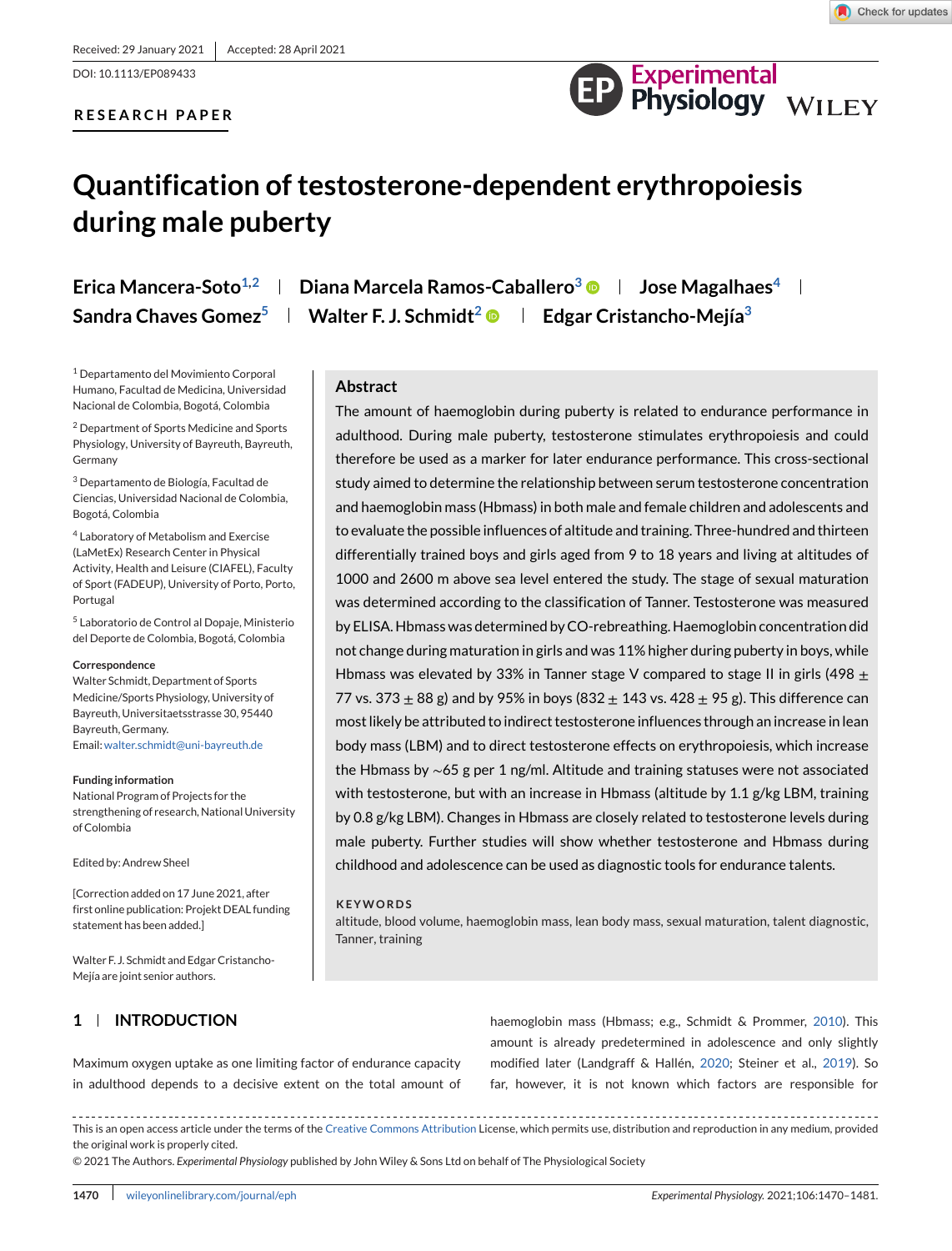the individual development of Hbmass in adolescence. During male puberty, testosterone plays a crucial role in the growth of various tissues, and is reflected in a higher lean body mass (LBM) in men than in women. It is a well-known fact that testosterone also has a dosedependent stimulatory effect on erythropoiesis (Coviello, et al., [2008\)](#page-10-0), although the underlying mechanisms are not yet fully understood. During male puberty, the onset of testicular testosterone production is closely related to a subsequent increase in haemoglobin concentration ([Hb]), and the different testosterone concentrations are also assumed to be the main reason for the higher [Hb] in men than in women (Handelsman et al., [2018;](#page-10-0) Hero et al., [2005\)](#page-10-0).

In general, [Hb] depends on Hbmass or red cell volume (RCV) and on the amount of plasma volume (PV), which are regulated by different hormonal mechanisms, i.e. mainly by erythropoietin and by the volume regulating hormones antidiuretic hormone, aldosterone and atrial naturetic peptide. In the short term, physiological changes in [Hb] are due exclusively to changes in PV; in the long term, changes in both Hbmass or RCV and PV must be considered (Prommer et al., [2018;](#page-11-0) Schmidt & Prommer, [2010\)](#page-11-0).

During childhood, Hbmass, blood volume (BV) and PV similarly increase in both girls and boys during development, a change which is closely related to the increase in LBM (Prommer et al., [2018;](#page-11-0) Raes et al., [2006\)](#page-11-0). Thereafter, [Hb] remains constant in girls and female adolescents until adulthood, while it increases in boys at the onset of puberty, a change which is closely related to the increasing level of blood testosterone (Hero et al., [2005\)](#page-10-0). Because [Hb] also depends on the magnitude of PV it is not yet possible to quantify the absolute amount of haemoglobin or red cell mass which is produced under the influence of elevated testosterone levels during puberty.

In contrast to [Hb], Hbmass remains unaffected by changes in plasma volume and its measurement could quantify more precisely the degree of erythropoiesis during adolescence. Available data on Hbmass show a similar continuous increase in boys and girls until the age of ∼12 years, which in boys is followed by an exponential increase in the years afterward (Åstrand, [1952;](#page-10-0) Karlberg & Lind, [1955;](#page-10-0) Prommer et al., [2018;](#page-11-0) von Döbeln & Eriksson, [1972\)](#page-11-0). In girls, however, just a continuous increase can be observed before and during puberty without any further change after that age.

To date, there exist no simultaneous measurements of Hbmass and serum testosterone concentrations in children and adolescents which could more precisely quantify the effects of increasing testosterone levels on erythropoiesis during male puberty. One reason for lacking data concerns health issues when applying the so-called gold standard method to children using radioactive tracer substances. With the optimized CO-rebreathing technique, there is now a simple and non-invasive method available to conduct such investigations (Gore et al., [2005;](#page-10-0) Schmidt & Prommer, [2005\)](#page-11-0). The first aim of this study was, therefore, to determine simultaneously Hbmass and serum testosterone levels to estimate more precisely the relationship between testosterone and erythropoiesis in children and adolescents (Zachmann et al., [1974\)](#page-11-0). Since both testosterone and Hbmass might be influenced by confounding environmental factors, a second aim was to

#### **New Findings**

- ∙ **What is the central question of this study?** To what extent does testosterone influence haemoglobin formation during male puberty?
- ∙ **What is the main finding and its importance?**
- In boys, testosterone might be responsible for about 65% of the increase in haemoglobin mass during puberty. The underlying mechanisms are assumed to be twofold: (i) indirectly, mediated by the increase in lean body mass, and (ii) directly by immediate testosterone effects on erythropoiesis. Thereby, an increase in testosterone of 1 ng/ml is associated with an increase in haemoglobin mass of ∼65 g. These processes are likely to determine endurance performance in adulthood.

investigate the possible relationship between training status or chronic altitude exposure with the pubertal testosterone concentration and with Hbmass.

# **2 METHODS**

#### **2.1 Ethical approval**

Ethical approval was granted by the ethics committee of the National University of Colombia at Bogota (reference: ID 06/2015). The study conformed to the standards set by the *Declaration of Helsinki*, except for registration in a database. Written informed consent was obtained from all children and their parents. The subjects volunteered to participate in the study and were free to withdraw at any time without any need to provide a reason.

#### **2.2 Subjects**

In total, 313 healthy and differentially trained children and adolescents (girls  $n = 94$ , boys  $n = 219$ ; untrained group  $n = 123$ , trained group  $n = 190$ ; training volume  $15.0 \pm 5.9$  h/week) aged from 9 to 18 years participated in the study. All of the trained children and adolescents reported they practiced endurance sports, i.e. medium- and longdistance running, cycling, speed skating, race walking and triathlon. The pre-condition for participation in the trained group was a training history of at least 2 years, a training volume of at least 6 h per week (see Table [1\)](#page-2-0) and a training frequency of at least 3 times per week. The participants in the untrained group did not practice any sports, except school sports. The subjects were recruited in the Colombian regions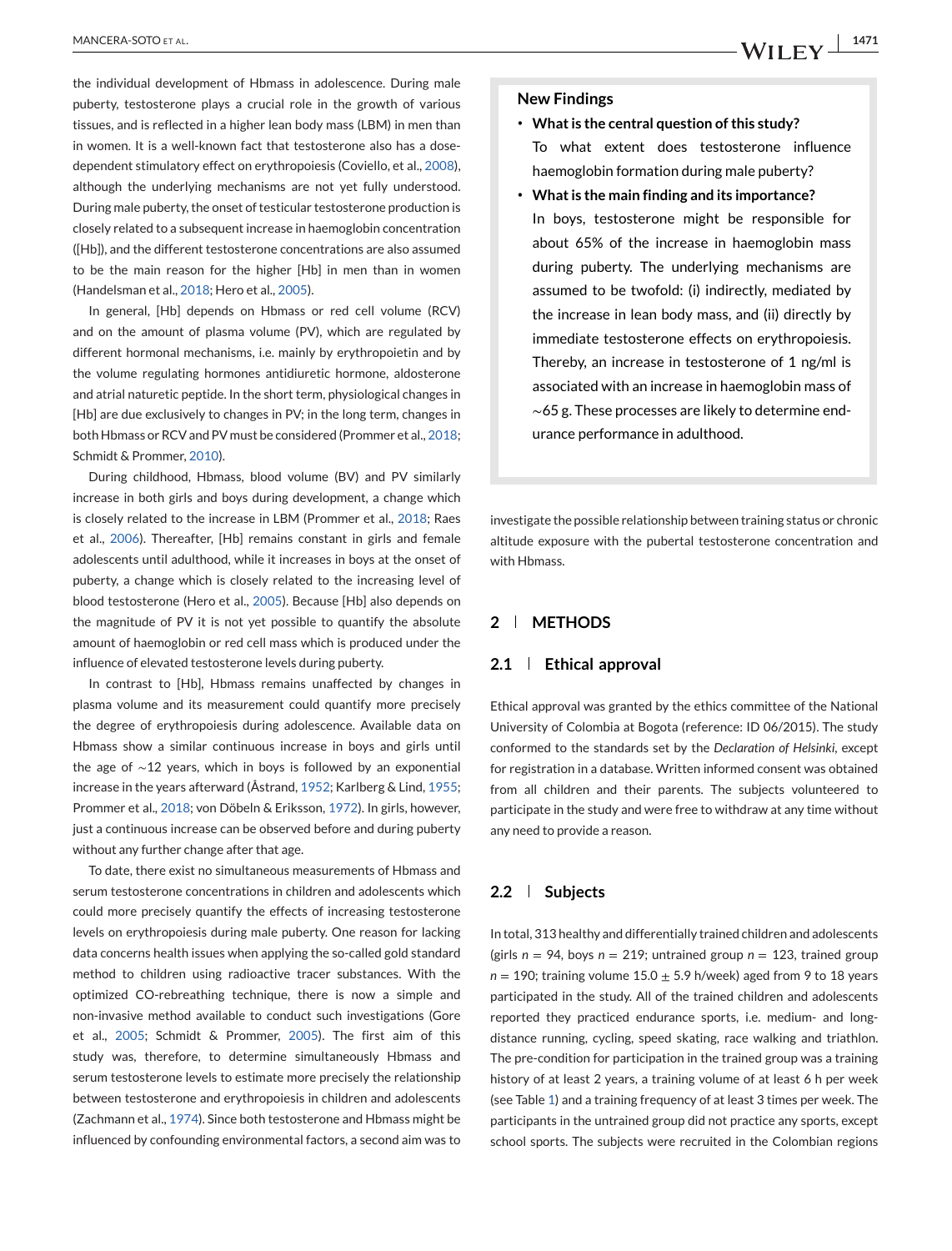<span id="page-2-0"></span>

| 1472 | <b>WILEY</b> |
|------|--------------|
|      |              |

**TABLE 1** Anthropometric data of the tests subjects classified according to their stage of maturation

|                          | <b>Tanner I</b> | <b>Tanner II</b>            | <b>Tanner III</b>           | <b>Tanner IV</b>            | <b>Tanner V</b>      | <b>ANOVA P (Tanner,</b><br>Sex, Interaction) |
|--------------------------|-----------------|-----------------------------|-----------------------------|-----------------------------|----------------------|----------------------------------------------|
| n                        |                 |                             |                             |                             |                      |                                              |
| Boys                     | 21              | 49                          | 44                          | 80                          | 25                   |                                              |
| Girls                    | 18              | 19                          | 27                          | 18                          | 12                   |                                              |
| Age (years)              |                 |                             |                             |                             |                      |                                              |
| Boys                     | $9.7 \pm 1.0$   | $11.2 \pm 1.2^{+++}$ ; 1.3  | $13.8 \pm 1.7^{+++}$ ; 1.8  | $15.7 \pm 1.5^{+++}$ ; 1.2  | $16.3 \pm 1.5; 0.4$  | $\leq 0.000$                                 |
| Girls                    | $10.2 \pm 1.7$  | $10.4 \pm 1.0; 0.1$         | $13.8 \pm 2.2^{+++}$ ; 1.9  | $15.3 \pm 1.9; 0.7$         | $15.9 \pm 1.6; 0.3$  | n.s.                                         |
| $d_{\mathsf{Cohen}}$     | 0.4             | 0.7                         | 0.0                         | 0.3                         | 0.3                  | n.s.                                         |
| Body mass (kg)           |                 |                             |                             |                             |                      |                                              |
| Boys                     | $31.8 \pm 4.7$  | $38.9 \pm 9.0^{++}$ ; 0.9   | $47.8 \pm 8.2^{+++}$ ; 1.0  | $56.8 \pm 7.4^{+++}$ ; 1.2  | $58.1 \pm 7.4$ ; 0.2 | $\leq 0.000$                                 |
| Girls                    | $30.1 \pm 5.2$  | $34.6 \pm 7.1$ ; 0.7        | $46.0 \pm 7.8^{+++}$ ; 1.3  | $52.8 \pm 9.6$ ; 0.8        | $52.5 \pm 7.3; 0$    | $\leq 0.001$                                 |
| $d_{\rm Cohen}$          | 0.3             | 0.5                         | 0.2                         | 0.5                         | $*; 0.8$             | n.s.                                         |
| Height (cm)              |                 |                             |                             |                             |                      |                                              |
| <b>Boys</b>              | $134.7 \pm 7.3$ | $145.2 \pm 8.7^{+++}$ ; 1.3 | $159.2 \pm 8.7^{+++}$ ; 1.6 | $168.1 \pm 6.0^{+++}$ ; 1.3 | $169.9 \pm 8.1; 0.3$ | $\leq 0.000$                                 |
| Girls                    | $134.8 \pm 5.9$ | $140.8 \pm 9.1; 0.8$        | $154.3 \pm 5.8^{+++}$ ; 1.8 | $157.7 \pm 8.2; 0.5$        | $160.6 \pm 6.8; 0.4$ | $\leq 0.000$                                 |
| $d_{\rm Cohen}$          | 0.0             | 0.5                         | $***; 0.6$                  | $**; 1.6$                   | **; 1.2              | $\leq 0.01$                                  |
| BMI (kg/m <sup>2</sup> ) |                 |                             |                             |                             |                      |                                              |
| Boys                     | $17.5 \pm 2.1$  | $18.3 \pm 2.8$ ; 0.3        | $18.7 \pm 1.8; 0.2$         | $20.0 \pm 2.1^+; 0.7$       | $20.1 \pm 1.5; 0.1$  | $\leq 0.000$                                 |
| Girls                    | $16.5 + 2.1$    | $17.4 \pm 2.6$ ; 0.4        | $19.2 \pm 2.5; 0.7$         | $21.2 \pm 2.9; 0.7$         | $20.3 \pm 2.2; 0.3$  | n.s.                                         |
| $d_{\rm Cohen}$          | 0.5             | 0.4                         | 0.2                         | 0.5                         | 0.1                  | n.s.                                         |
| Body fat (%)             |                 |                             |                             |                             |                      |                                              |
| <b>Boys</b>              | $16.4 \pm 7.0$  | $17.5 \pm 7.0; 0.2$         | $13.9 \pm 5.5$ ; 0.6        | $13.2 \pm 4.8; 0.1$         | $11.6 \pm 3.2; 0.4$  | n.s.                                         |
| Girls                    | $16.4 \pm 3.5$  | $18.5 \pm 6.2; 0.4$         | $18.0 \pm 4.0; 0.1$         | $21.2 \pm 7.3; 0.6$         | $24.9 \pm 4.6$ ; 0.5 | $\leq 0.000$                                 |
| $d_{\rm Cohen}$          | 0.0             | 0.1                         | $*$ : 0.8                   | ***; 1.5                    | ***; 3.6             | $\leq 0.001$                                 |
| LBM (kg)                 |                 |                             |                             |                             |                      |                                              |
| Boys                     | $26.4 \pm 3.5$  | $31.9 \pm 6.6^+$ ; 0.9      | $41.1 \pm 6.9^{+++}$ ; 1.4  | $49.2 \pm 6.2^{+++}$ ; 1.3  | $51.4 \pm 6.9; 0.3$  | $\leq 0.000$                                 |
| Girls                    | $25.0 \pm 3.6$  | $28.1 \pm 5.6$ ; 0.6        | $37.6 \pm 5.8^{+++}$ ; 1.6  | $41.2 \pm 5.5; 0.6$         | $39.2 \pm 4.5; 0.4$  | $\leq 0.000$                                 |
| $d_{\rm Cohen}$          | 0.4             | $^*; 0.6$                   | $*; 0.5$                    | ***; 1.3                    | ***; 2.0             | $\leq 0.001$                                 |
| Training volume (h/week) |                 |                             |                             |                             |                      |                                              |
| Boys                     | $11.5 \pm 4.0$  | $9.9 \pm 3.7$               | $14.5 \pm 4.9$              | $16.4 \pm 5.7$              | $19.9 \pm 9.0$       | $\leq 0.000$                                 |
| Girls                    | $11.9 \pm 4.1$  | $12.6 \pm 1.1$              | $15.7 \pm 4.7$              | $12.5 \pm 3.3$              | $19.0 \pm 4.5$       | n.s.<br>n.s.                                 |

Tanner, stage of maturation; LBM, lean body mass; training volume, hours/week in the trained group only. Effect sizes (Cohen's *d*) for the sex-specific change from the previous Tanner level are shown in italic next to the respective values; those for the differences between the sexes are indicated below the respective parameters. Significant differences from the previous stage of maturation:  $^+P < 0.05$ ,  $^{++}P < 0.01$ ,  $^{++}P < 0.001$ ; significant differences between girls and boys of identical stage of maturation: \**P* < 0.05, \*\**P* < 0.01, \*\*\**P* < 0.001. No statistical analyses were performed for the parameter 'training volume'. The column

on the right presents the results of the 2-way ANOVA with the between-subject's factors Tanner, sex, and interaction of both variables; n.s., not significant.

around Bogota (2600 m - 3000 m above sea level,  $n = 163$ ) and Cali (∼1000 m above sea level; *n* = 150). They had lived at their respective altitude for at least 5 years and had not changed their altitudes for more than 1 week during the past year. None of the females indicated the use of hormonal contraceptives and none used iron, folic acid or any supplements which could affect the parameters determined in this study. The anthropometric data of the test subjects are presented in Table 1.

### **2.3 Study design**

The study was conducted in the laboratories of the Universidad Nacional de Colombia in Bogotá and of the Unidad Central del Valle in Tuluá, both in Colombia. After subjects' arrival, a medical examination was performed followed by an anthropometrical evaluation. Hbmass was determined using the optimized CO-rebreathing method. Two cubital venous blood samples, i.e. 4 ml heparinized blood and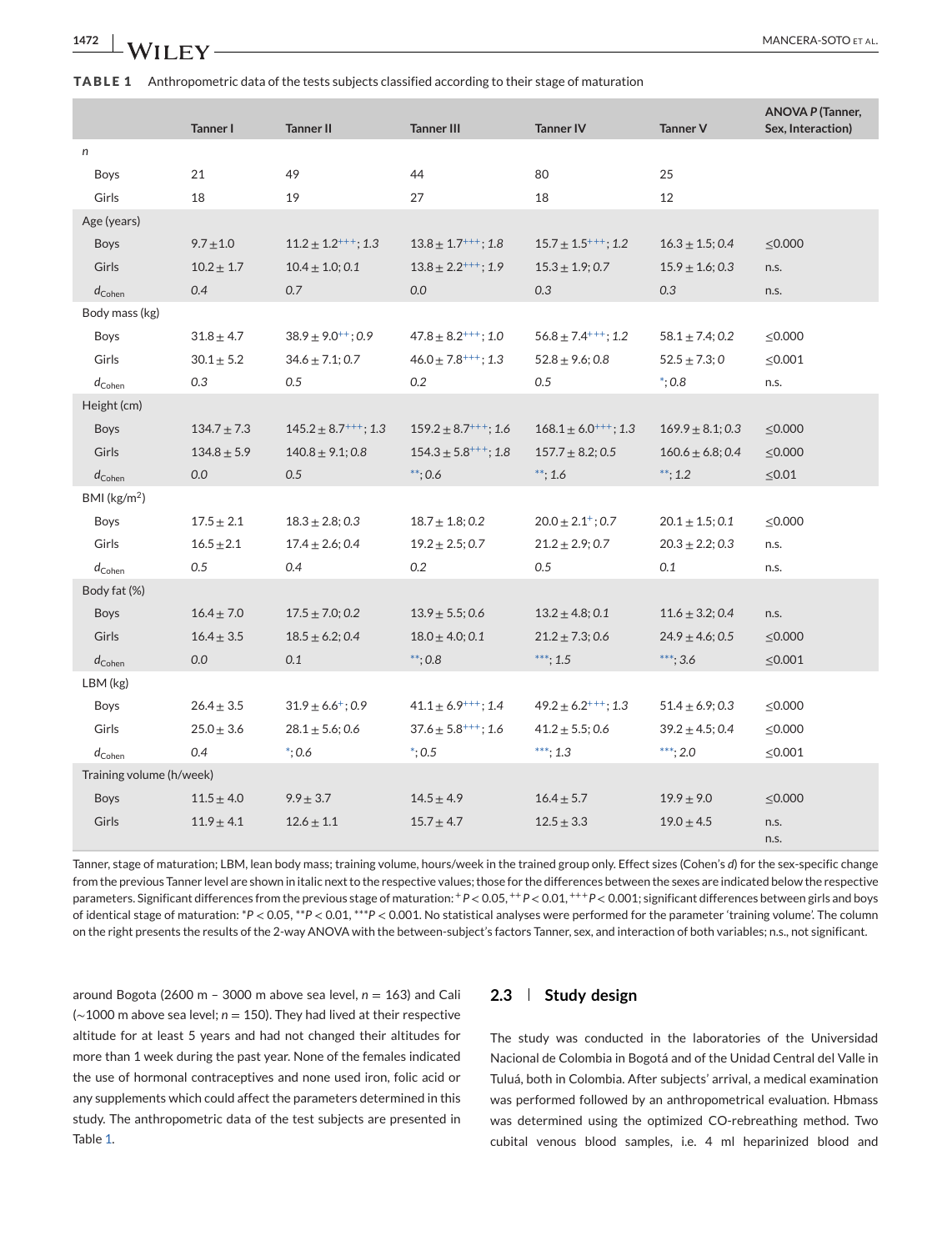8 ml for serum analyses, were taken for the determination of basic haematological parameters as well as testosterone, ferritin, erythropoietin and C-reactive protein.

# **2.4 Medical examination and anthropometrical evaluation**

Health status was checked by medical examination including electrocardiogram under resting conditions. The status of biological maturation was evaluated by using the method of co-evaluation according to Tanner [\(1962\)](#page-11-0), and then the children were classified into stages from I to V according to their external primary and secondary sexual characteristics.

For the anthropometrical evaluation, the five-component method was applied and data for body mass, height and body composition were obtained (Kerr, [1988;](#page-10-0) Stewart & Marfell-Jones, [2011\)](#page-11-0). Skinfold caliper measurements were performed by the same scientist using triceps, subscapular, supra-iliac, abdominal, tight and medial calf. Percentage body fat and absolute lean body mass were estimated using a correction for the age and sex of the participants (Slaughter et al., [1988\)](#page-11-0). The typical error was 2.5% (Prommer et al., [2018\)](#page-11-0).

#### **2.5 Sample transport and storage**

The whole procedure, including blood sampling, sample transport, sample storage and sample analyses, was performed under standardized conditions oriented to current guidelines of the World Anti-Doping Agency (WADA, [2019\)](#page-11-0). The blood samples were taken after leaving the subject for at least 15 min in a sitting position. Within 24 h, the samples were transported under monitored cool conditions to theWADA-related Institute of Doping Analysis in Bogotá, Colombia.

#### **2.6 Blood analytical procedures**

The Sysmex XT2000i haematological analyser (Sysmex, Norderstedt, Germany) was used for the determination of [Hb], haematocrit (Hct), reticulocyte number, immature reticulocyte fraction (IRF), red cell indices and other routine haematological parameters.

# **2.7 Serum parameters**

In serum, the following parameters were determined: testosterone (Elisa NovaTec DNOV0002; NovaTec Immunodiagnostica GmbH, Dietzenbach, Germany; intra-assay  $CV \leq 5.8$ %, sensitivity 0.07 ng/ml); erythropoietin (EPO; Elisa Novus NBP2-31082; Novus Biologicals, Centennial, CO, USA; overall intra-assay CV 3.4%, sensitivity 0.17mU/ml); ferritin (Elisa NovaTec DNOV002; NovaTec Immunodiagnostica GmbH; intra-assay  $CV < 7\%$ , sensitivity 0.10 ng/ml), and C-reactive protein (CRP; Quantikine ELISA kits, R&D Systems,

Bio-Techne, Wiesbaden, Germany; minimum and maximum detectable concentrations are 0.1 mg/l and 10 mg/l).

#### **2.8 Haemoglobin mass determination**

Haemoglobin mass was determined by using the optimized COrebreathing method as described by Schmidt and Prommer [\(2005\)](#page-11-0) and modified by Prommer and Schmidt [\(2007\)](#page-11-0). Briefly, a bolus of 99.97% carbon monoxide (CO; 0.7–1.2 ml CO per kg body mass) was administered to subjects and rebreathed along with 2–3 litres of 100%  $O<sub>2</sub>$  for 2 min. Because Hbmass might be influenced by training status (Prommer et al., [2018\)](#page-11-0) the CO bolus was adjusted to a dose of 0.7 ml/kg (untrained) and 0.8 ml/kg (trained) for all children until the age of 14 years. Above 14 years old, girls received 0.8 ml/kg (untrained) and 1.0 ml/kg (trained), and boys 1.0 ml/kg untrained) and 1.2 ml/kg (trained). To compensate for the lower barometric pressure at altitude (ambient pressure at 2600 m approx. 600 mmHg), the doses were extended by the factor 1.25.

Arterialized capillary blood samples were taken from a hyperemized earlobe before and 7 min after the rebreathing procedure and analysed in sextuplicate using an OSM3 haemoximeter (Radiometer, Denmark). End tidal [CO] was assessed before and 2 min after the rebreathing procedure by a portable CO detector (Draeger Pac7000, Lübeck, Germany). After familiarization with the equipment and the breathing procedure, the children performed the method without any problems. Possible leakage, especially around the mouth and nose, was permanently controlled with a CO detector (see above). At the two laboratories, the identical equipment was used by the same staff. The typical error of this method obtained in our laboratory is 2.2% and is in accordance with the typical error published by (Gore et al., [2005\)](#page-10-0).

# **2.9 Statistics**

For statistical analysis the software SPSS Statistics version 25 was used (IBM Corp., Armonk, NY, USA). Data mostly refer to the stage of biological maturation and are presented as means and standard deviation for the respective stages according to Tanner [\(1962\)](#page-11-0).

To compare the mean values of the different Tanner stage groups, a two-way ANOVA with two between-subjects factors, i.e., sex and Tanner stage, was applied. For *post hoc* tests, Student's unpaired *t*-test was used to check differences between boys and girls.

In addition to the two-way ANOVA, we also performed a one-way ANOVA (Tanner stage only) for boys and girls separately followed by a Bonferroni *post hoc* test which more clearly indicated the sex-specific development. To exclude the possible influences of different group sizes, effect sizes (Cohen's *d*) were calculated with pooled standard deviations to judge the differences between the individual Tanner groups (Lakens, [2013;](#page-10-0) Sullivan & Feinn, [2012\)](#page-11-0).

Simple bivariate linear regression analyses were performed for [Hb], Hbmass and LBM as dependent variables and testosterone as the independent variable. A further bivariate linear regression analysis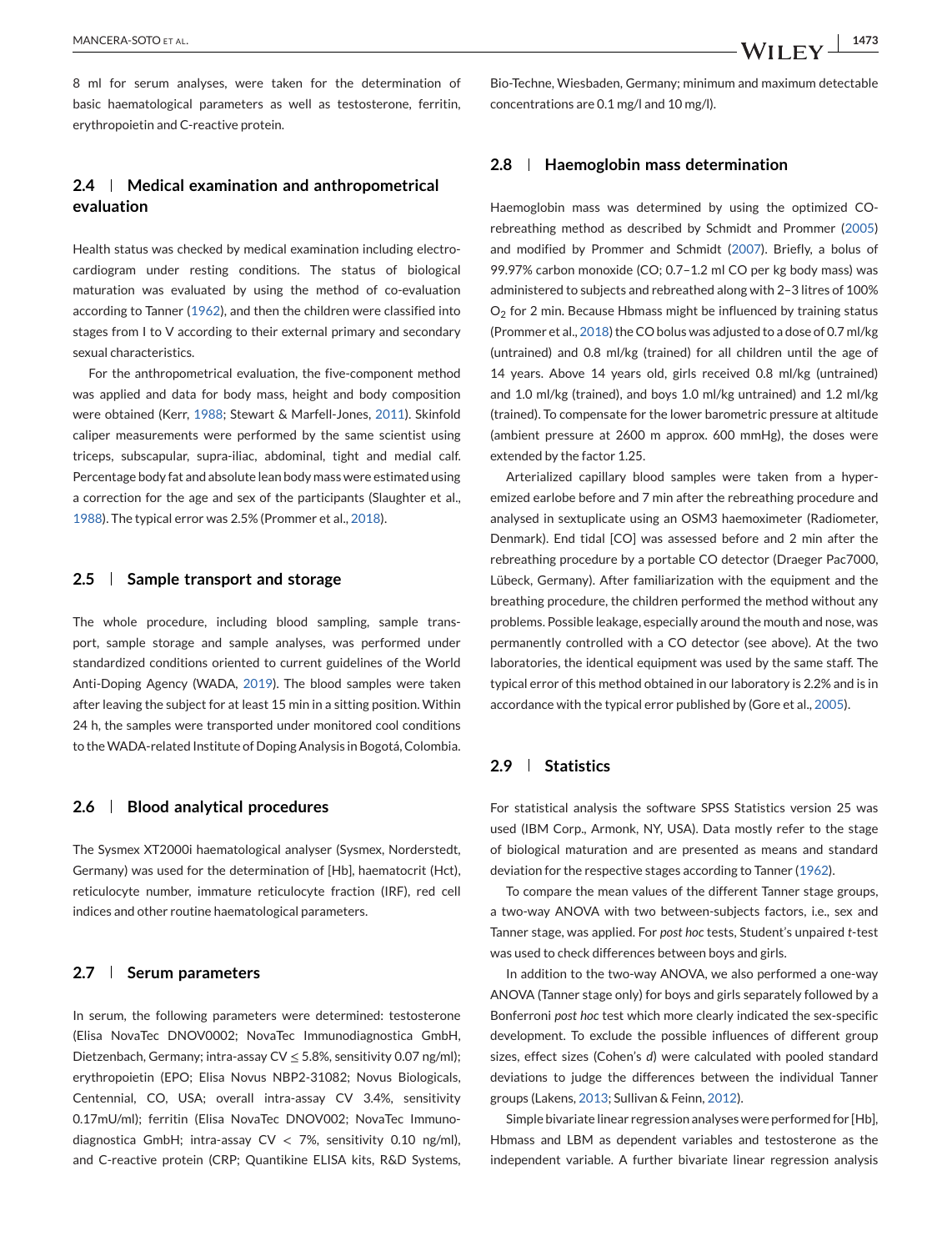was done for Hbmass as the dependent and LBM as the independent variable.

Multi-factorial analyses of variance were conducted to determine possible influences of environmental and individual variables on the dependent variables EPO, testosterone in the boys' group only, and normalized Hbmass (g/kg LBM). The independent variables for testing the dependent variable EPO were sex, altitude, training status and Tanner as fixed factors and testosterone and ferritin as co-variates. After drawing a directed acyclic graph to evaluate possible interactions between these variables (Westreich & Greenland, [2013\)](#page-11-0), additional to the main effects, the interaction of sex, testosterone and Tanner was included in the model. For testosterone as the dependent variable, the independent variables were altitude, training status, Tanner stage, percentage fat and LBM. For normalized Hbmass (g/kg LBM) as dependent variable, the independent variables were sex, altitude, training status, testosterone and EPO. As described above, and also before conducting these analyses, possible interactions between the independent variables were checked after drawing a directed acyclic graph. To estimate the regression coefficients for the relationship between normalized Hbmass (g/kg LBM) and these independent variables, a multiple linear regression analysis was performed.

#### **3 RESULTS**

The anthropometrical characteristics show the well-known time course during the development with increasing fat mass in the girls and a higher increase in LBM in the boys during puberty (Table [1\)](#page-2-0).

[Hb] increased in the boys from  $14.6 \pm 0.8$  g/dl at the age of 9 years to  $16.0 \pm 1.1$  g/dl at the age of 18 years, while in the girls no difference was observed between the different age groups (Figure [1a\)](#page-5-0). In contrast, Hbmass increased in both groups (Figure [1b\)](#page-5-0); it was, however, much more pronounced in the boys (from  $365 \pm 54$  to  $883 \pm 136$  g) than in the girls (from  $297 \pm 58$  to  $534 \pm 128$  g).

For the haematological data for the state of biological maturation (Table [2\)](#page-6-0), significant increases of absolute Hbmass and the blood volumes (RCV, BV, PV) can be seen from Tanner stage I to stage III in the girls and to stage IV in the boys. At stage I and II no significant differences in [Hb], Hct, Hbmass and the blood volumes were detected between the sexes while from stages III to V all haematological values were considerably higher in the boys.

When Hbmass, RCV, BV and PV were normalized to LBM, no change occurred in girls during maturation, while Hbmass and RCV increased in boys from stage II. In the boys, too, the PV did not change in the course of maturation and did not differ from the girls' values with the exception of stage III. The BV only slightly increased from Tanner II to Tanner III.

Ferritin showed an opposite course in boys and girls; it was at the same level until stage III, then tended to increase in boys and to decrease in girls. Erythropoietin concentration was similar in both boys and girls and did not change during maturation (Table [2\)](#page-6-0). Testosterone was mainly below the detection limit in both sexes up to stage II.

Thereafter, it increased significantly only in boys as far as stage IV and then tended to increase further at stage V (Table [2\)](#page-6-0).

#### **3.1 Regression analyses**

When [Hb] and Hbmass of the male groups were related as dependent variables to serum testosterone as the independent variable (Figure [2a, b\)](#page-8-0), we found significant relationships for both analyses, which was closer for Hbmass  $(r = 0.761)$  than for [Hb]  $(r = 0.534;$ *P* < 0.001). For LBM as the dependent variable vs. testosterone (Figure [2c\)](#page-8-0) there existed a similar close relationship (*r* = 0.748) as for Hbmass vs. testosterone ( $r = 0.761$ ). For Hbmass as the dependent vs. LBM as the independent variable (Figure [2d\)](#page-8-0), we found close correlations for boys ( $r = 0.949$ ) as well as for girls ( $r = 0.892$ ).

The multi-factorial ANOVA with EPO as the dependent variable yielded no significant relationship to any of the independent variables except to ferritin. As expected, testosterone was significantly (*P* < 0.001) influenced by the Tanner stage, but not by altitude and training status. Hbmass normalized to LBM as the dependent variable was significantly influenced by testosterone, sex, altitude and training status (in all cases  $P < 0.001$ ), but not by EPO or any interaction of these variables. The results of a multiple regression analysis with normalized Hbmass (g/kg LBM) as the dependent and the significant independent variables are shown in Table [3.](#page-7-0)

# **4 DISCUSSION**

The most important result from this study is the quantification of the relationship between the male-specific erythropoiesis and increasing serum testosterone levels during puberty. Before puberty, i.e. during Tanner stages I and II, Hbmass develops similarly in both girls and boys. Thereafter, only a moderate increase occurs in girls to stage III, while in boys a steep augmentation occurs to stage IV. This results finally in approx. 65% higher Hbmass in post-pubescent boys than in the mature girls.

### **4.1 Testosterone**

As expected, there was no significant change in testosterone concentration in the course of ageing or sexual development in the female groups. The changes found in the boys for the different levels of maturity agree with the literature values (Khairullah et al., [2014;](#page-10-0) Konforte et al., [2013\)](#page-10-0).

In our study, the increase in testosterone concentration only correlates with the degree of sexual maturation. The training status and the altitude of the place of residence have no significant influence, which is in accordance with data from Gonzales [\(2013\)](#page-10-0) and D'Andrea et al. [\(2020\)](#page-10-0) describing acute stimulatory influences of both parameters, which, however, do not exerct any chronic effect.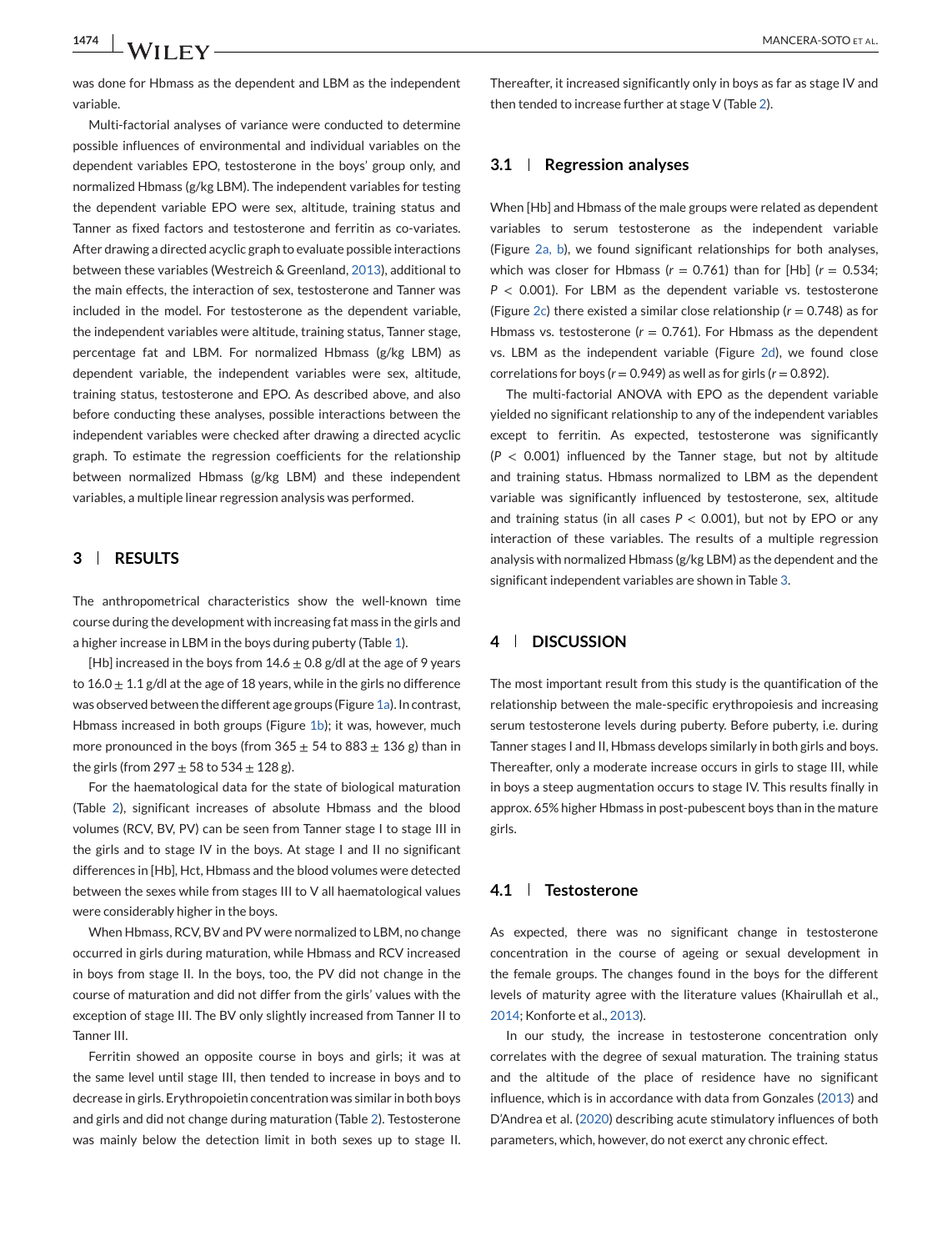<span id="page-5-0"></span>

### **4.2 EPO**

The serum EPO concentration showed no difference between the sexes and remained unchanged over the maturation process. This behaviour agrees well with data from Eckardt et al. [\(1990\)](#page-10-0) and Yanamandra et al. [\(2019\)](#page-11-0), who did not find any change in the EPO concentration in boys during puberty. The lack of influence of altitude and training status also agrees with the literature as neither of these exerts chronic stimulatory effects on EPO (Cristancho et al., [2016;](#page-10-0) Gunga et al., [2007;](#page-10-0) Jelkmann, [2011;](#page-10-0) Schmidt et al., [1999,](#page-11-0) [2002\)](#page-11-0). As is discussed in detail below, it is assumed that the testosterone effects on erythropoiesis are caused in part by increased EPO stimulation (Bachman et al., [2014;](#page-10-0) Maggio et al., [2013\)](#page-10-0). However, no dependencies between serum EPO and testosterone concentrations

could be detected here. The only significant relationship of EPO was with the ferritin concentration, which in 15 of the test persons was below 10 ng/ml, thus indicating the dependence of the [EPO] on the iron availability (Yanamandra et al., [2019\)](#page-11-0).

#### **4.3 Haemoglobin concentration**

As expected, [Hb] in the females remains constant from the ages of 9 to 18 years. In boys, we found an increase in [Hb] with increasing testosterone levels from 14.6 g/dl in stage II to 16.2 g/dl in stage V, which corresponds to the data of the literature. Hero et al. [\(2005\)](#page-10-0) described a first increase in [Hb] from 13.6 to 14.6 years by 0.3 g/dl and a further development by 1.5 g/dl at the age of 16.6 years. During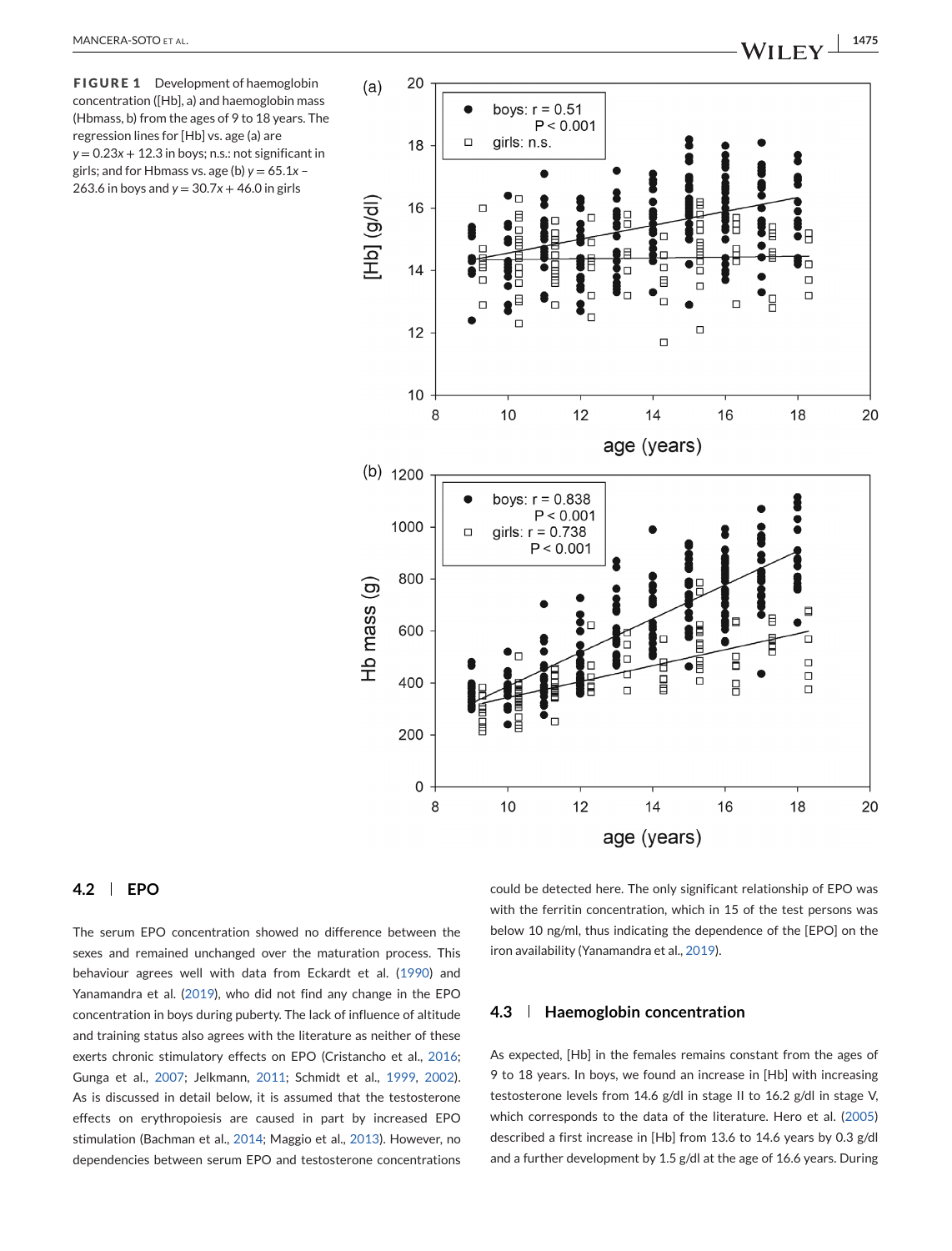# <span id="page-6-0"></span>**TABLE 2** Haematological and hormonal data, classified according to the stage of maturation

|                                      | <b>Tanner I</b>   | <b>Tanner II</b>              | <b>Tanner III</b>                    | <b>Tanner IV</b>                                                            | Tanner V                       | <b>ANOVA P(Tanner,</b><br>Sex, Interaction) |
|--------------------------------------|-------------------|-------------------------------|--------------------------------------|-----------------------------------------------------------------------------|--------------------------------|---------------------------------------------|
| n                                    |                   |                               |                                      |                                                                             |                                |                                             |
| Boys                                 | 21                | 49                            | 44                                   | 80                                                                          | 25                             |                                             |
| Girls                                | 18                | 19                            | 27                                   | 18                                                                          | 12                             |                                             |
| $[Hb]$ (g/dl)                        |                   |                               |                                      |                                                                             |                                |                                             |
| <b>Boys</b>                          | $14.6 \pm 1.0$    | $14.6 \pm 0.9; 0.0$           | $15.3 \pm 1.2^+; 0.7$                | $16.0 \pm 1.1^{++}$ ; 0.6                                                   | $16.2 \pm 1.0; 0.2$            | $\leq 0.000$                                |
| Girls                                | $14.5 \pm 1.0$    | $14.2 \pm 0.9; 0.2$           | $14.5 \pm 0.9; 0.2$                  | $14.5 \pm 1.2; 0.0$                                                         | $14.3 \pm 1.1; 0.1$            | $\leq 0.000$                                |
| $d_{\rm Cohen}$                      | 0.10              | 0.4                           | $**; 0.7$                            | ***; 1.3                                                                    | ***; 1.8                       | $\leq 0.000$                                |
| Hct (%)                              |                   |                               |                                      |                                                                             |                                |                                             |
| Boys                                 | $42.1 \pm 2.6$    | $42.0 \pm 2.3; 0.0$           | $44.2 \pm 2.8^{++}$ ; 0.8            | $46.5 \pm 2.8^{+++}$ ; 0.8                                                  | $47.4 \pm 2.4$ ; 0.3           | $\leq 0.000$                                |
| Girls                                | $42.1 \pm 2.6$    | $41.5 \pm 2.2; 0.2$           | $42.6 \pm 2.4$ ; 0.4                 | $42.8 \pm 3.1$ ; 1.1                                                        | $42.4 \pm 2.8; 0.1$            | $\leq 0.000$                                |
| $d_{\rm Cohen}$<br>Hbmass $(g)$      | 0.0               | 0.2                           | $***: 0.6$                           | ***; 1.3                                                                    | ***; 2.0                       | $\leq 0.000$                                |
|                                      |                   |                               |                                      |                                                                             |                                |                                             |
| <b>Boys</b><br>Girls                 | $365 \pm 60$      | $428 \pm 95$ ; 0.7            | $636 \pm 148^{+++}$ ; 1.7            | $774 \pm 141^{+++}$ ; 0.9                                                   | $832 \pm 143; 0.4$             | $\leq 0.000$                                |
|                                      | $330 + 58$<br>0.6 | $373 \pm 88; 0.5$<br>$*; 0.6$ | $482 \pm 111^{++}$ ; 1.1<br>***; 1.1 | $543 \pm 117; 1.0$<br>***; 1.7                                              | $498 \pm 77$ ; 0.4<br>***; 2.6 | $\leq 0.000$<br>$\leq 0.000$                |
| $d_{\rm Cohen}$<br>Hbmass (g/kg LBM) |                   |                               |                                      |                                                                             |                                |                                             |
| Boys                                 | $13.8 \pm 1.4$    | $13.5 \pm 1.7; 0.2$           | $15.4 \pm 1.6^{+++}$ ; 1.1           | $15.7 \pm 1.5; 0.2$                                                         | $16.1 \pm 1.2; 0.3$            | $\leq 0.000$                                |
| Girls                                | $13.2 \pm 1.5$    | $13.2 \pm 1.6:0.0$            | $12.8 \pm 1.9; 0.2$                  | $13.1 \pm 1.6$ ; 0.2                                                        | $12.7 \pm 0.9; 0.3$            | $\leq 0.001$                                |
| $d_{\rm Cohen}$                      | 0.4               | 0.2                           | ***; 1.5                             | ***; 1.7                                                                    | ***; 3.0                       | $\leq 0.000$                                |
| RCV (ml)                             |                   |                               |                                      |                                                                             |                                |                                             |
| <b>Boys</b>                          | $1052 \pm 187$    | $1235 \pm 277; 0.7$           | $1846 \pm 432^{+++}$ ; 1.7           | $2259 \pm 414^{+++}$ ; 1.0                                                  | $2434 \pm 444$ ; 0.4           | $\leq 0.000$                                |
| Girls                                | $958 \pm 163$     | $1087 \pm 249; 0.6$           | $1419 \pm 316^{++}$ ; 1.1            | $1605 \pm 333; 0.6$                                                         | $1479 \pm 240; 0.4$            | $\leq 0.000$                                |
| $d_{\rm Cohen}$                      | 0.5               | $*; 0.5$                      | $***$ ; 1.1                          | $***: 1.6$                                                                  | $***: 2.4$                     | $\leq 0.000$                                |
| RCV (ml/kg LBM)                      |                   |                               |                                      |                                                                             |                                |                                             |
| Boys                                 | $39.8 \pm 4.4$    | $38.9 \pm 4.8; 0.2$           | $44.6 \pm 4.7^{+++}$ ; 1.0           | $45.7 \pm 4.3; 0.2$                                                         | $47.1\pm3.7;0.3$               | $\leq 0.000$                                |
| Girls                                | $38.3 \pm 4.5$    | $38.7 \pm 4.5; 0.1$           | $37.6 \pm 5.4; 0.2$                  | $38.7 \pm 4.2; 0.2$                                                         | $37.5 \pm 2.8; 0.3$            | $\leq 0.000$                                |
| $d_{\rm Cohen}$                      | 0.3               | 0.0                           | ***; 1.4                             | $***; 1.6$                                                                  | ***; 2.4                       | $\leq 0.000$                                |
| BV (ml)                              |                   |                               |                                      |                                                                             |                                |                                             |
| <b>Boys</b>                          | $2750 \pm 469$    | $3233 \pm 706$ ; 0.7          |                                      | $4572 \pm 967^{+++}$ ; 1.6 5329 $\pm 896^{+++}$ ; 0.8 5652 $\pm 1064$ ; 0.3 |                                | $\leq 0.000$                                |
| Girls                                | $2502 \pm 410$    | $2878 \pm 627; 0.7$           | $3656 \pm 744^{++}$ ; 1.1            | $4115 \pm 759; 0.6$                                                         | $3847 \pm 648; 0.3$            | $\leq 0.000$                                |
| $d_{\mathsf{Cohen}}$                 | 0.5               | 0.5                           | $***; 1.0$                           | ***; 1.4                                                                    | ***; 1.9                       | $\leq$ 0.000                                |
| BV (ml/kg LBM)                       |                   |                               |                                      |                                                                             |                                |                                             |
| Boys                                 | $104.1 \pm 10.8$  | $101.7 \pm 10.9; 0.2$         | $110.8 \pm 11.0^{+++}$ ;<br>0.8      | $108.1 \pm 9.1; 0.3$                                                        | $109.5 \pm 9.6; 0.3$           | $\leq 0.000$                                |
| Girls                                | $100.2 \pm 11.9$  | $102.4 \pm 10.5; 0.2$         | $97.0\pm11.6;0.5$                    | $99.5 \pm 8.1; 0.2$                                                         | $97.7 \pm 9.6; 0.2$            | n.s.                                        |
| $d_{\rm Cohen}$                      | 0.3               | 0.1                           | ***; $1.2$                           | ***; 1.0                                                                    | **; $1.2$                      | $\leq 0.01$                                 |
| PV (ml)                              |                   |                               |                                      |                                                                             |                                |                                             |
| Boys                                 | $1697 + 298$      | $1999 \pm 443; 0.7$           | $2726 \pm 564^{+++}$ ; 1.4           | $3070 \pm 522^{++}$ ; 0.6                                                   | $3218 \pm 650; 0.3$            | $\leq 0.000$                                |
| Girls                                | $1545 \pm 265$    | $1791 \pm 390; 0.8$           | $2237 \pm 446^{++}$ ; 1.1            | $2510 \pm 460; 0.6$                                                         | $2367 \pm 434; 0.3$            | $\leq 0.000$                                |
| $d_{\mathsf{Cohen}}$                 | 0.5               | 0.5                           | $***;0.9$                            | ***; 1.1                                                                    | ***; $1.4$                     | $\leq 0.01$                                 |
| PV (ml/kg LBM)                       |                   |                               |                                      |                                                                             |                                |                                             |
| Boys                                 | $64.2 \pm 7.6$    | $62.8 \pm 6.9; 0.2$           | $66.3 \pm 7.7; 0.5$                  | $62.4 \pm 6.5; 0.6$                                                         | $62.3 \pm 6.9; 0.0$            | n.s.                                        |
| Girls                                | $62.0 \pm 8.7$    | $63.8 \pm 7.0; 0.2$           | $59.3 \pm 6.9; 0.6$                  | $60.8 \pm 5.8; 0.2$                                                         | $60.2 \pm 7.6; 0.1$            | $\leq 0.01$                                 |
| $d_{\mathsf{Cohen}}$                 | 0.3               | 0.2                           | $**; 0.9$                            | 0.2                                                                         | 0.3                            | $\leq 0.05$                                 |

(Continues)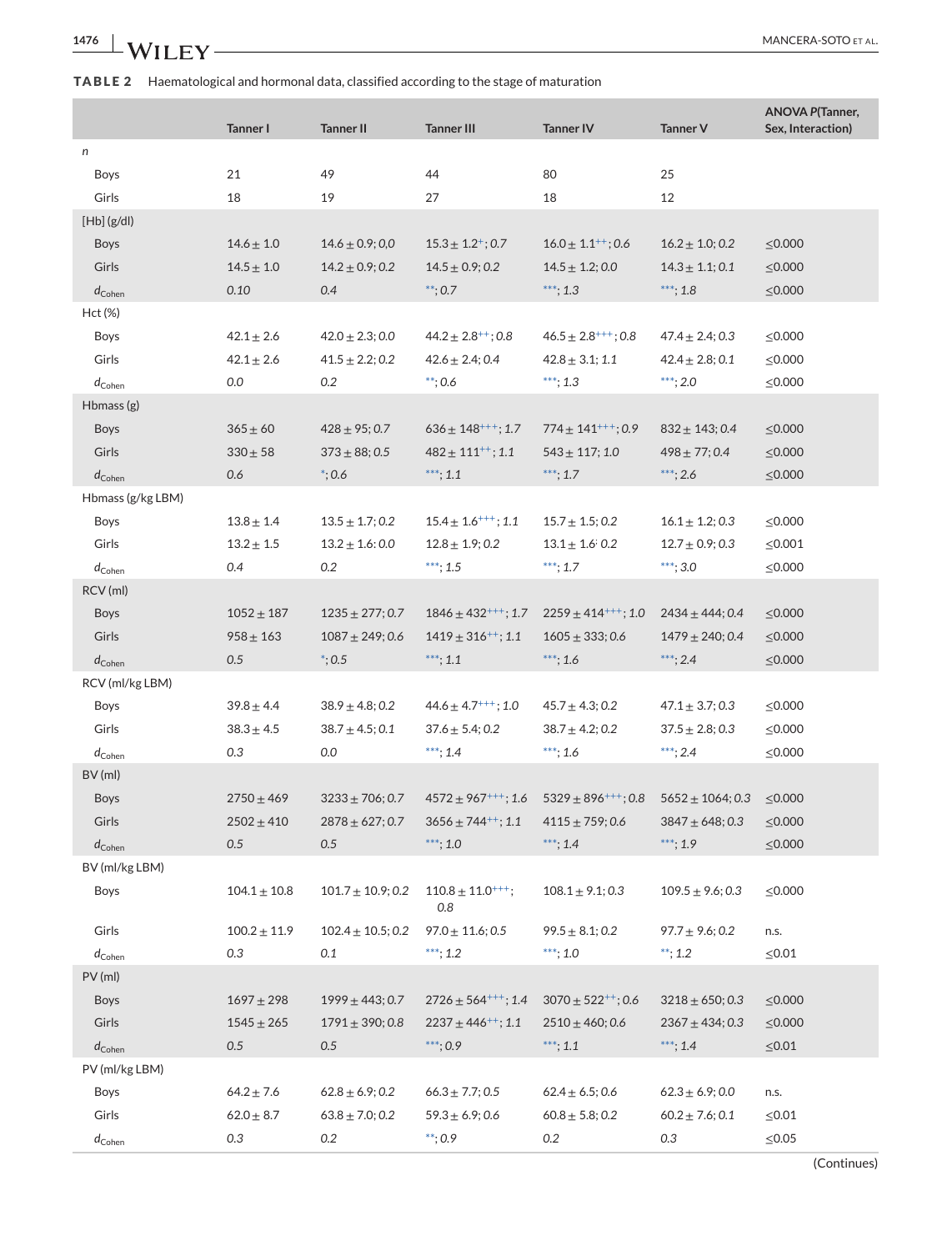#### <span id="page-7-0"></span>**TABLE 2** (Continued)

|                      | Tanner I        | <b>Tanner II</b>    | <b>Tanner III</b>         | <b>Tanner IV</b>          | <b>Tanner V</b>     | <b>ANOVA P(Tanner,</b><br>Sex, Interaction) |
|----------------------|-----------------|---------------------|---------------------------|---------------------------|---------------------|---------------------------------------------|
| Ferritin (ng/ml)     |                 |                     |                           |                           |                     |                                             |
| <b>Boys</b>          | $42.1 \pm 31.2$ | $36.1 \pm 15.9$     | $41.8 \pm 24.1$           | $55.0 \pm 33.5$           | $78.7 \pm 71.1$     | n.s.                                        |
| Girls                | $25.6 \pm 11.4$ | $33.1 \pm 18.8$     | $45.0 \pm 23.0$           | $30.0 + 21.4$             | $25.0 \pm 21.7$     | $\leq$ 0.000                                |
| $d_{\rm Cohen}$      | 0.7             | 0.2                 | 0.5                       | $***: 0.8$                | $*: 0.9$            | $\leq 0.01$                                 |
| EPO (mU/ml)          |                 |                     |                           |                           |                     |                                             |
| <b>Boys</b>          | $8.0 \pm 3.6$   | $10.4 \pm 4.3; 0.6$ | $10.9 \pm 5.0; 0.1$       | $8.9 \pm 4.4$ ; 0.4       | $7.6 \pm 2.4$ ; 0.3 | n.s.                                        |
| Girls                | $8.3 \pm 3.7$   | $9.4 \pm 5.3; 0.2$  | $9.6 \pm 4.7$ ; 0.0       | $11.2 \pm 6.0; 0.3$       | $9.0 \pm 4.5$ ; 0.4 | n.s.                                        |
| $d_{\rm Cohen}$      | 0.1             | 0.2                 | 0.3                       | 0.5                       | 0.4                 | n.s.                                        |
| Testosterone (ng/ml) |                 |                     |                           |                           |                     |                                             |
| <b>Boys</b>          | $0.2 \pm 0.5$   | $0.5 \pm 0.9; 0.4$  | $2.7 \pm 2.0^{+++}$ ; 1.4 | $4.0 \pm 2.0^{+++}$ ; 0.7 | $4.7 \pm 2.4$ ; 0.3 | $\leq$ 0.000                                |
| Girls                | $0.0 \pm 0.0$   | $0.0 \pm 0.0; 0.0$  | $0.2 \pm 0.4$ ; 0.6       | $0.2 \pm 0.3; 0.0$        | $0.1 \pm 0.1; 0.4$  | $\leq$ 0.000                                |
| $d_{\rm Cohen}$      | 0.5             | 0.6                 | ***: $1.5$                | ***; 2.1                  | ***; 2.3            | $\leq$ 0.000                                |

Effect sizes (Cohen's *d*) for the sex-specific change from the previous Tanner level are shown in italic next to the respective values; those for the differences between the sexes are indicated below the respective parameters. Significant differences from the previous stage of maturation: <sup>+</sup>*P* < 0.05, ++*P* < 0.01, +++*P* < 0.001; significant differences between girls and boys of identical stage of maturation: \**P* < 0.05, \*\**P* < 0.01, \*\*\**P* < 0.001. The column on the right presents the results of the 2-way ANOVA with the between-subject's factors Tanner, sex and interaction of both variables; n.s., not significant. BV, blood volume; [EPO], serum erythropoietin; [Hb], haemoglobin concentration; Hbmass, haemoglobin mass; Hct, haematocrit; LBM, lean body mass; PV, plasma volume; RCV, red cell volume.

**TABLE 3** Influence of sex, testosterone, altitude and training status on Hbmass (g/kg LBM)

|                                | <b>Regression coefficient</b> | $\beta$ coefficient | D       |
|--------------------------------|-------------------------------|---------------------|---------|
| Constant                       | 11.2                          |                     | <0.000  |
| Sex (boys/girls)               | 0.88                          | 0.21                | < 0.001 |
| Testosterone (ng/ml)           | 0.38                          | 0.46                | < 0.001 |
| Altitude (2600 m/1000 m)       | 1.06                          | 0.27                | < 0.001 |
| Physical activity (high - low) | 0.77                          | 0.19                | < 0.001 |

this time, serum testosterone increased by 4.9 ng/ml, which is similar to our results (+4.2 ng/ml). Similar effects are also observed in boys with delayed puberty receiving a testosterone treatment and increasing their [Hb] concentration by 1.6 g/dl (Hero et al., [2005\)](#page-10-0). Krabbe et al. [\(1978\)](#page-10-0) related [Hb] to serum testosterone level and found a good relationship of  $r = 0.7$ , which is closer than that demonstrated here (*r* = 0.54). This may be due to the delay of the testosterone-mediated effects on erythropoiesis which is assumed to be 4–5 months (Thomsen et al., [1986\)](#page-11-0). The cross-sectional design of our study, therefore, may slightly reduce the relationship between testosterone and [Hb] during puberty.

#### **4.4 Absolute haemoglobin mass**

To date, Hbmass and/or red cell volume (RCV) has not been determined simultaneously with serum testosterone levels to evaluate the relationship between what is probably the most important influencing factor during puberty on erythropoiesis. In an approximation, Hero et al. [\(2005\)](#page-10-0) calculated RCV using haematocrit and body mass and

found a continuous increase by approx. 350 ml from the age of 11.7 years to 16.6 years in healthy boys. In delayed puberty, a similar increase was calculated after a 12-month treatment with testosterone (Hero et al., [2005\)](#page-10-0). In our study, RCV rose during the same age (stage II to V), by 1140 ml, indicating that erythropoiesis was by far underestimated when RCV was calculated as mentioned above. Our data, therefore, show more accurately the real effect of puberty on erythropoiesis than changes in [Hb] and calculated RCV can. In our study, the difference in [Hb] between stages II and V was 11% (from 14.6 to 16.2 g/dl) while the difference in Hbmass accounted for ∼95% (from 428 to 832 g). Similar differences in [Hb] and Hbmass are observed between mature girls and boys (Tanner stage V) being approx. 15% and 65%, respectively. In other words, Hbmass and also the blood volumes of mature girls are only slightly above those values at the beginning of puberty.

The reason for the discrepancy in judging erythropoiesis by [Hb] or by Hbmass is the increasing plasma volume during growth and maturation. In girls, there occurs a parallel increase in Hbmass and PV resulting in an unchanged [Hb] during maturation, while in boys the percentage increase in Hbmass is considerably higher than the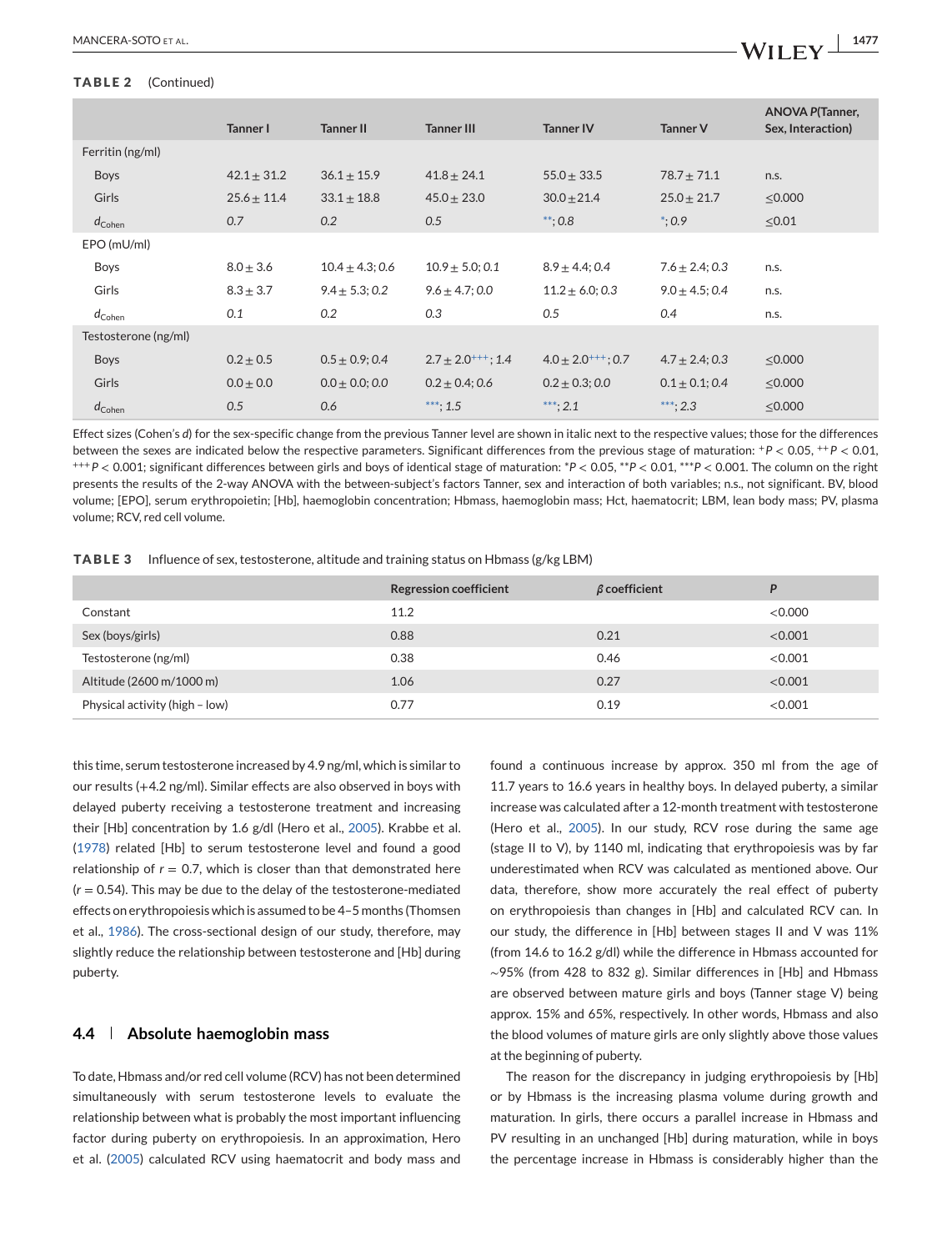<span id="page-8-0"></span>

Testosterone (ng/ml) LBM (kg) **FIGURE 2** Relationship between serum testosterone concentration (independent variable) with the dependent variables haemoglobin concentration ([Hb], a), haemoglobin mass (Hbmass, b), and lean body mass (LBM, c) as well as the relationship between LBM (independent variable) and Hbmass (d). The regression lines were calculated for the male subjects in (a-c) (a:  $y = 0.27x + 14.7$ ; b:  $y = 65.9x + 458.7$ ; c:  $y = 3.3x +$ 

 $12$ 

 $\mathbf 0$ 

10

20

percentage increase in PV (Hbmass ∼+95% vs. PV ∼+60% from stages II to V).

4

32.9) and in (d) for both sexes (boys: *y* = 18.6*x* −142.3; girls: *y* = 13.5*x* – 15.3); n.s.: not significant

8

10

6

#### **4.5 Haemoglobin mass and testosterone**

 $\overline{2}$ 

 $\mathsf{C}$ 

0

In both girls and boys a close relationship exists between Hbmass and LBM (Figure 2d). The augmentation of both parameters in girls during the whole maturation process and in boys to stage II occurs independently of testosterone and is probably regulated mainly by the (human growth hormone–insulin-like growth factor) hGH - IGF-1 axis (Vihervuori et al., [1996\)](#page-11-0). One reason for the slowdown of erythropoiesis in girls during later maturation might be related to the appearance of female hormones generally completing the growth process and slightly counteracting erythropoiesis (Murphy, [2014;](#page-11-0) Peschle et al., [1973\)](#page-11-0).

A close relationship of testosterone and Hbmass in boys first becomes obvious in stage III and, as can be observed in Figure 2b, there is a sensitive phase up to the plasma concentration of approx. 6 ng/ml.

When calculating the slope of the regression line for this concentration interval, the increase in testosterone by 1 ng/ml corresponds to an increase in Hbmass by ∼65 g. Above 6 ng/ml the efficiency slows down and higher concentrations are less related to erythropoiesis. A very similar behaviour was described previously by Hero et al. [\(2005\)](#page-10-0) comparing testosterone and [Hb] and showing a similar narrow range for testosterone efficiency up to 5.7 ng/ml.

40

50

60

70

30

The erythropoietic stimulation via testosterone is likely to take place in two different ways. On the one hand, testosterone increases the LBM, which, as it was before puberty, is associated with a proportional increase in Hbmass. In addition, testosterone stimulates erythropoiesis in a special way that is independent of LBM, as becomes obvious from the normalized Hbmass (g/kg LBM), which increases from Tanner III resulting in a close relationship between normalized Hbmass and serum testosterone concentration (Table [3\)](#page-7-0). Several direct testosterone effects on erythropoiesis are discussed in the literature. Bachman et al. [\(2014\)](#page-10-0) showed a significant increase in EPO concentration lasting several months during testosterone administration in the elderly, which, however, and according to our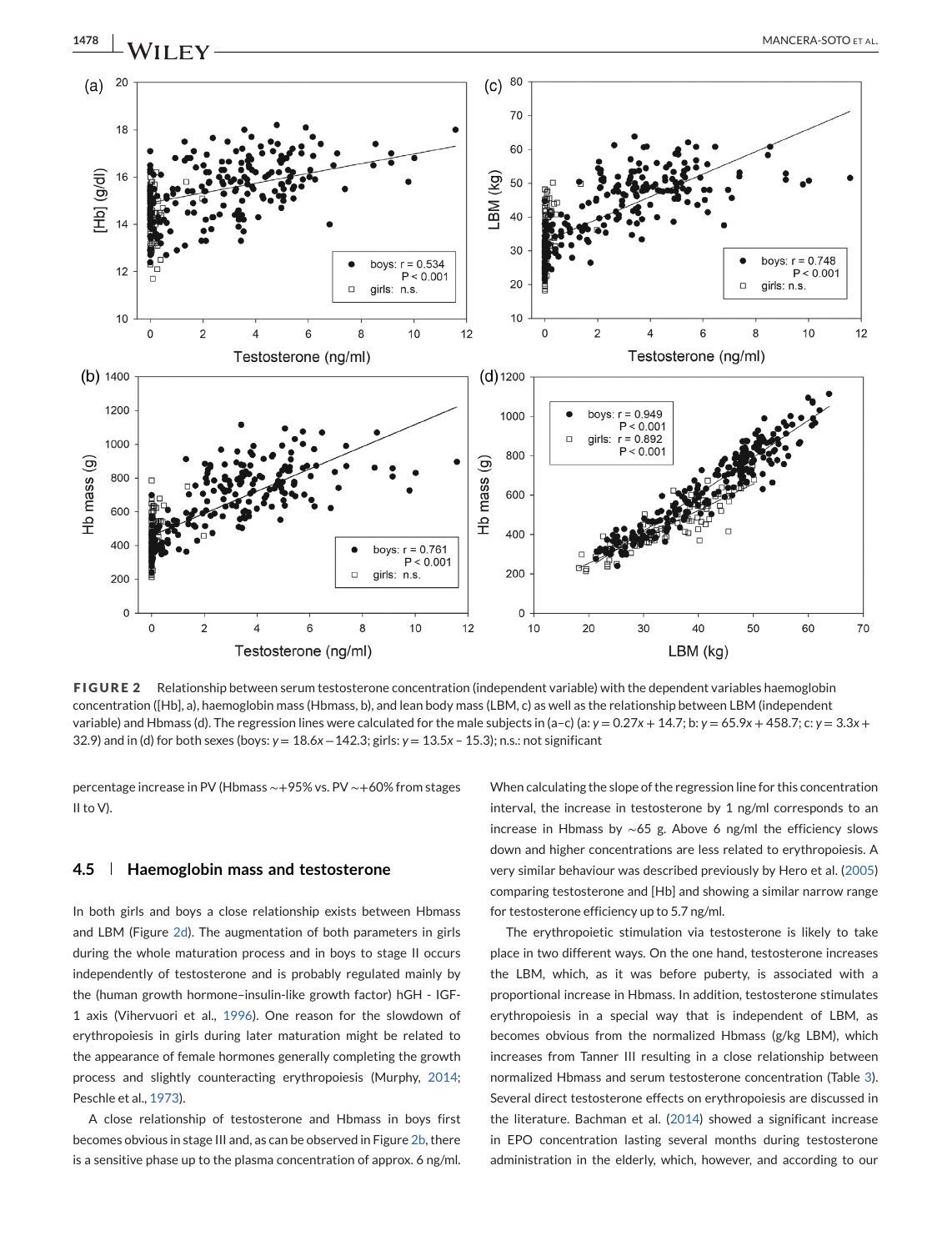data, could often not be confirmed in healthy younger people (Bachman et al., [2014;](#page-10-0) Maggio et al., [2013;](#page-10-0) Shahani et al., [2009\)](#page-11-0). Other possible effects are increasing bone marrow activity via androgenic receptors in erythroblasts (Claustres & Sultan, [1988\)](#page-10-0) and testosterone-mediated increased iron incorporation into the erythrocyte precursor cells (Coviello et al., [2008\)](#page-10-0) as well as changes in renal microcirculation (Murphy, [2014\)](#page-11-0), which may stimulate the erythropoietic activity.

Interestingly from the blood compartments, only the Hbmass or RCV is directly influenced by testosterone. The PV, related to LBM, does not differ between boys and girls and shows almost no changes during the maturation process. Due to the constant PV and the increase in Hbmass/RCV in the boys, BV also slightly increases during puberty.

In addition, there are, however, some environmental factors, i.e. altitude and training status, which have affected Hbmass independently of testosterone in our study. As shown in Table [3,](#page-7-0) moderate altitude is associated with an increase in Hbmass by 1.1 g/kg LBM, corresponding to ∼8%, which is in accordance with data obtained from differentially trained male and female adults living at similar altitudes as the subjects in this study (Böning et al., [2004;](#page-10-0) Schmidt et al., [2002\)](#page-11-0). To the best of our knowledge, these are the first data on altitude adaptation of Hbmass in children and adolescents, and show that adaptation to hypoxia also takes place at a young age. The higher training status is associated with an elevated Hbmass by 0.8 g/kg LBM (∼6%), which is almost identical to the values from Prommer et al. [\(2018\)](#page-11-0) for children between 9.9 and 12.4 years. It also shows that physical training in childhood and adolescence, similar to adulthood, has only a relatively minor influence on erythropoiesis (Schmidt & Prommer, [2008\)](#page-11-0). In addition, it cannot be ruled out that the higher Hbmass in the trained group is possibly due to selection processes, as it represents a more advantageous basis for better endurance performance.

#### **4.6 Practical impact**

The data obtained here can also have a direct practical impact for clinical medicine and sports. Since the aerobic performance correlates closely with the Hbmass (a change of 1 g changes the  $\dot{\mathsf{V}}_{\mathsf{O}_2\mathsf{max}}$  by 4 ml/min) (Schmidt & Prommer, [2010\)](#page-11-0), it becomes obvious that boys suffering from hypogonadism are massively limited in performance during daily life (Zitzmann & Nieschlag, [2003\)](#page-11-0). Increasing the Hbmass through testosterone application will therefore very probably increase everyday performance. On the other hand, athletes with endogenously high testosterone concentrations in puberty should have an advantage. According to Steiner et al. [\(2019\)](#page-11-0), at the end of puberty there are already large individual differences in the levels of Hbmass among young athletes, which only slightly change in the following years. Only those athletes presenting the highest Hbmass values at the age of 16 years are able to perform at highest national and international level during adulthood (Wehrlin & Steiner, [2021\)](#page-11-0). Since the Hbmass, therefore, correlates very closely with the performance and competition success (Zelenkova et al., [2019\)](#page-11-0), the testosteronedependent erythropoiesis can be assumed to have an important influence on talent in endurance sports.

Unfortunately, testosterone also plays a negative role in endurance sports. Before EPO was abused as a doping agent in almost all endurance disciplines, testosterone was used for the same purpose and probably still is (Vorona & Nieschlag, [2018\)](#page-11-0). Interestingly, athletics is currently debating whether women with endogenously high testosterone levels should be excluded from international competitions (Handelsman et al., [2018\)](#page-10-0). A maximum value of 5 nmol/l was set as the upper limit, which corresponds to a concentration of 1.4 ng/ml. Our data clearly show that exceeding this value would increase the Hbmass by at least 70 g corresponding to an increase in  $\dot{\mathsf{V}}_\mathrm{O_2max}$  by at least 280 ml/min, leading to a remarkable advantage for the athlete.

# **4.7 Limitations**

The correlations between testosterone and haemoglobin do not prove cause and effect, but only associations between the two variables. Cause and effect can only be determined by testosterone application, which should not be done in healthy children due to ethical concerns. Due to the change in [Hb] in hypogonadal children after testosterone treatment (Hero et al., [2005\)](#page-10-0), however, it is very likely that general conclusions can also be drawn about the testosterone effect on the Hbmass level in children.

The LBM was not directly measured here, but estimated by skinfold measurements and, based on this, determination of the percentage of body fat took place. Although this method correlates sufficiently with the gold standard methods (dual-energy X-ray absorptiometry (Loftin et al., [2007\)](#page-10-0), three component method (Aguirre et al., [2015\)](#page-10-0)), the results should be interpreted with caution. Because of their ease of use and robustness, however, skinfold measurements have often been used successfully for the determination of fat mass and LBM in comparable groups of children and adolescents in Colombia (Spurr et al., [1992\)](#page-11-0).

# **5 CONCLUSIONS**

In conclusion, we have defined the relationship between testosterone and erythropoiesis in male puberty. Hbmass increases from the beginning of puberty until complete maturation by 33% in girls, and by 95% in boys. This is much greater than hitherto assumed from the increase in [Hb], which only amounts to 11% in boys. In the most sensible phase of puberty, the increase in testosterone plasma concentration by each 1 ng/ml is correlated with an increase in Hbmass by ∼65 g. Testosterone-mediated effects via increased LBM and specific testosterone effects on erythropoiesis are most likely the causes.

# **ACKNOWLEDGEMENTS**

The authors are grateful to those who assisted with the data collection: Joel Rojas and Duque Lohover. They also would like to thank all the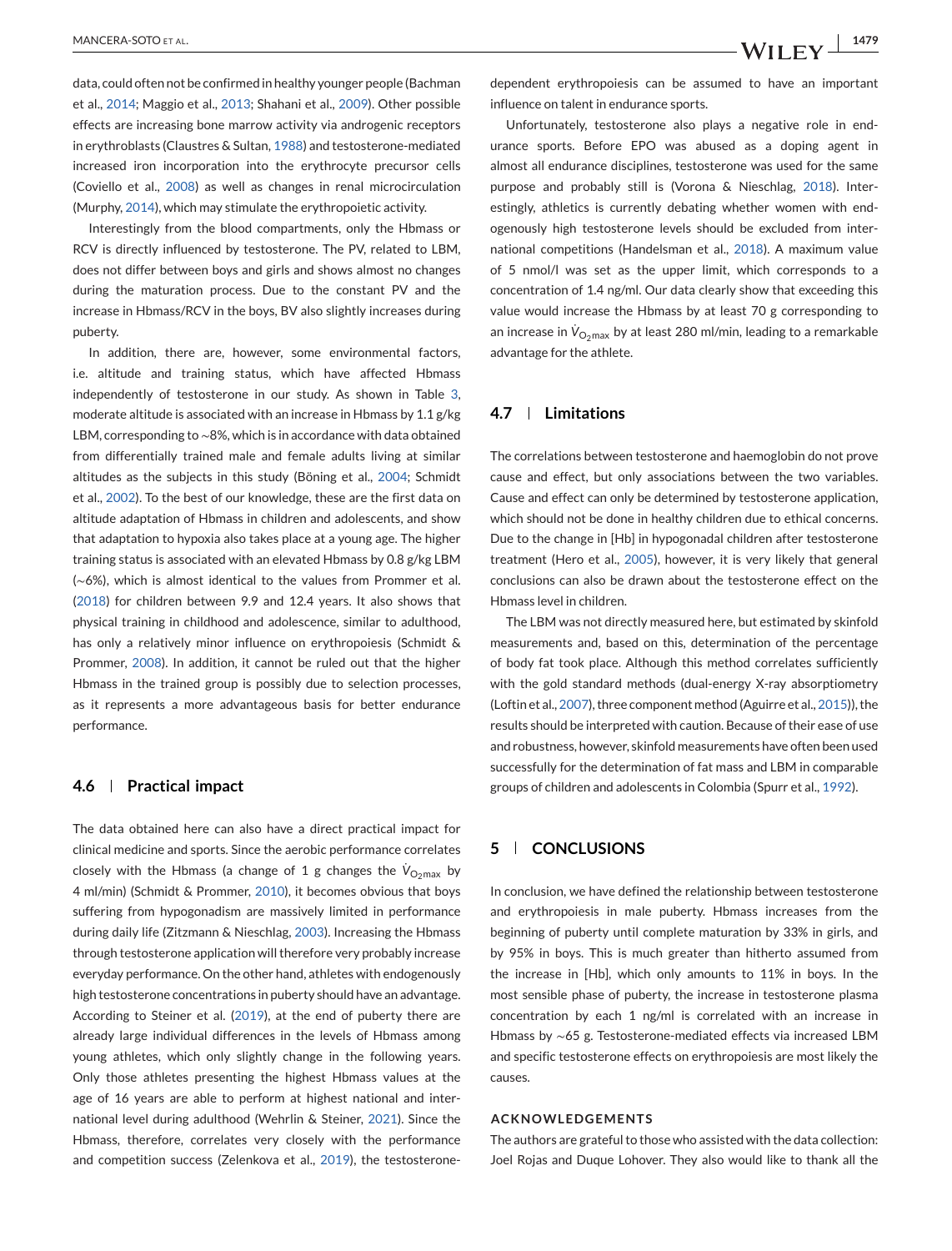<span id="page-10-0"></span>

study participants, parents and coaches for their support. This study was financially supported by funds of the National Program of Projects for the strengthening of research, creation and innovation in postgraduate courses of the National University of Colombia in the editions 2013–2015 and 2016–2018.

Open access funding enabled and organized by Projekt DEAL.

#### **COMPETING INTERESTS**

W.F.J.S. is a managing partner of the company 'Blood tec GmbH', but he is unaware of any direct or indirect conflict of interest with the contents of this paper. The remaining authors declare that the research was conducted in the absence of any commercial or financial relationships that could be construed as a potential conflict of interest.

### **AUTHOR CONTRIBUTIONS**

E.M.S., W.F.J.S. and E.C.M. were involved in the conception and design of the study, the acquisition of data, the analysis and interpretation of the data and the drafting of the manuscript. D.M.R.C., J.M. and S.C.G. were involved in the acquisition of data, analysis and interpretation of data for the work as well as in the critical revision of the manuscript. All authors approved the final version of the manuscript and agreed to be accountable for all aspects of the work in ensuring that questions related to the accuracy or integrity of any part of the work are appropriately investigated and resolved. All persons designated as authors qualify for authorship, and all those who qualify for authorship are listed.

### **DATA AVAILABILITY STATEMENT**

The data that support the findings of this study are available from the corresponding author upon reasonable request.

#### **ORCID**

*Diana Marcela Ramos-Caballero* [https://orcid.org/0000-0003-2456-](https://orcid.org/0000-0003-2456-2959) [2959](https://orcid.org/0000-0003-2456-2959)

*Walter F. J. Schmid[t](https://orcid.org/0000-0002-9766-5564)* <https://orcid.org/0000-0002-9766-5564>

#### **REFERENCES**

- Aguirre, C. A., Salazar, G. D. C., Lopez De Romaña, D. V., Kain, J. A., Corvalán, C. L., & Uauy, R. E. (2015). Evaluation of simple body composition methods: Assessment of validity in prepubertal Chilean children. *European Journal of Clinical Nutrition*, *69*(2), 269–273.
- Åstrand, P.-O. (1952). *Experimental studies of physical working capacity in relation to sex and age*. Copenhagen: Ejnar Munksgaard.
- Bachman, E., Travison, T. G., Basaria, S., Davda, M. N., Guo, W., Li, M., Westfall, J. C., Bae, H., Gordeuk, V., & Bhasin, S. (2014). Testosterone induces erythrocytosis via increased erythropoietin and suppressed hepcidin: Evidence for a new erythropoietin/hemoglobin set point. *Journals of Gerontology. Series A, Biological Sciences and Medical Sciences*, *69*(6), 725–735.
- Böning, D., Cristancho, E., Serrato, M., Reyes, O., Mora, M., Coy, L., & Rojas, J. (2004). Diurnal changes of arterial oxygen saturation and erythropoietin concentration in male and female highlanders. *International Journal of Sports Medicine*, *25*(8), 561–568.
- Claustres, M., & Sultan, C. (1988). Androgen and erythropoiesis: Evidence for an androgen receptor in erythroblasts from human bone marrow cultures. *Hormone Research*, *29*(1), 17–22.
- Coviello, A., Kaplan, B., Lakshman, K., Chen, T., Singh, A., & Bhasin, S. (2008). Effects of graded doses of testosterone on erythropoiesis in healthy young and older men. *Journal of Clinical Endocrinology & Metabolism*, *93*(3), 914–919.
- Cristancho, E., Riveros, A., Sánchez, A., Peñuela, O., & Böning, D. (2016). Diurnal changes of arterial oxygen saturation and erythropoietin concentration in male and female highlanders. *Physiological Reports*, *4*(17), e12901.
- D'Andrea, S., Spaggiari, G., Barbonetti, A., & Santi, D. (2020). Endogenous transient doping: Physical exercise acutely increases testosterone levels—results from a meta-analysis. *Journal of Endocrinological Investigation*, *43*(10), 1349–1371.
- Eckardt, K.-U., Hartmann, W., Vetter, U., Pohlandt, F., Burghardt, R., & Kurtz, A. (1990). Serum immunoreactive erythropoietin of children in health and disease. *European Journal of Pediatrics*, *149*(7), 459–464.
- Gonzales, G. (2013). Serum testosterone levels and excessive erythrocytosis during the process of adaptation to high altitudes. *Asian Journal of Andrology*, *15*(3), 368–374.
- Gore, C., Hopkins, W., & Burge, C. (2005). Errors of measurement for blood volume parameters: A meta-analysis. *Journal of Applied Physiology*, *99*(5), 1745–1758.
- Gunga, H., Kirsch, K., Roecker, L., Kohlberg, E., Tiedemann, J., Steinach, M., & Schobersberger, W. (2007). Erythropoietin regulations in humans under different environmental and experimental conditions. *Respiratory Physiology & Neurobiology*, *158*(2–3), 287–297.
- Handelsman, D., Hirschberg, A., & Bermon, S. (2018). Circulating testosterone as the hormonal basis of sex differences in athletic performance. *Endocrine Reviews*, *39*(5), 803–829.
- Hero, M., Wickman, S., Hanhijärvi, R., Siimes, M., & Dunkel, L. (2005). Pubertal upregulation of erythropoiesis in boys is determined primarily by androgen. *Journal of Pediatrics*, *146*(2), 245–252.
- Jelkmann, W. (2011). Regulation of erythropoietin production. *Journal of Physiology*, *589*(6), 1251–1258.
- Karlberg, P., & Lind, J. (1955). Studies of the total amount of hemoglobin and the blood volume in children. *Acta Paediatrica*, *44*(1), 17–34.
- Kerr, D. A. (1988). An anthropometric method for fractionation of skin, adipose, bone, muscle and residual masses in males and females age 6 to 77 years. MSc Thesis, Simon Fraser University.
- Khairullah, A., Cousino Klein, L., Ingle, S., May, M., Whetzel, C., Susman, E., & Paus, T. (2014). Testosterone trajectories and reference ranges in a large longitudinal sample of male adolescents. *PLoS One*, *9*(9), e108838.
- Konforte, D., Shea, J., Kyriakopoulou, L., Colantonio, D., Cohen, A., Shaw, J., Bailey, D., Chan, M. K., Armbruster, D., & Adeli, K. (2013). Complex biological pattern of fertility hormones in children and adolescents: A study of healthy children from the CALIPER cohort and establishment of pediatric reference intervals. *Clinical Chemistry*, *59*(8), 1215–1227.
- Krabbe, S., Christensen, T., Worm, J., Christiansen, C., & Transbøl, I. (1978). Relationship between haemoglobin and serum testosterone in normal children and adolescents and in boys with delayed puberty. *Acta Paediatrica Scandinavica*, *67*(5), 655–658.
- Lakens, D. (2013). Calculating and reporting effect sizes to facilitate cumulative science: A practical primer for *t*-tests and ANOVAs. *Frontiers in Psychology*, *4*, 00863.
- Landgraff, H., & Hallén, J. (2020). Longitudinal training-related hematological changes in boys and girls from age 12 to 15. *Medicine & Science in Sports & Exercise*, *52*(9), 1940–1947.
- Loftin, M., Nichols, J., Going, S., Sothern, M., Schmitz, K. H., Ring, K., Tuuri, G., & Stevens, J. (2007). Comparison of the validity of anthropometric and bioelectric impedance equations to assess body composition in adolescent girls. *International Journal of Body Composition Research*, *5*(1), 1–8.
- Maggio, M., Snyder, P., Ceda, G. P., Milaneschi, Y., Luci, M., Cattabiani, C., Masoni, S., Vignali, A., Volpi, R., Lauretani, F., Peachey, H., Valenti, G., Cappola, A. R., Longo, D., & Ferrucci, L. (2013). Is the haematopoietic